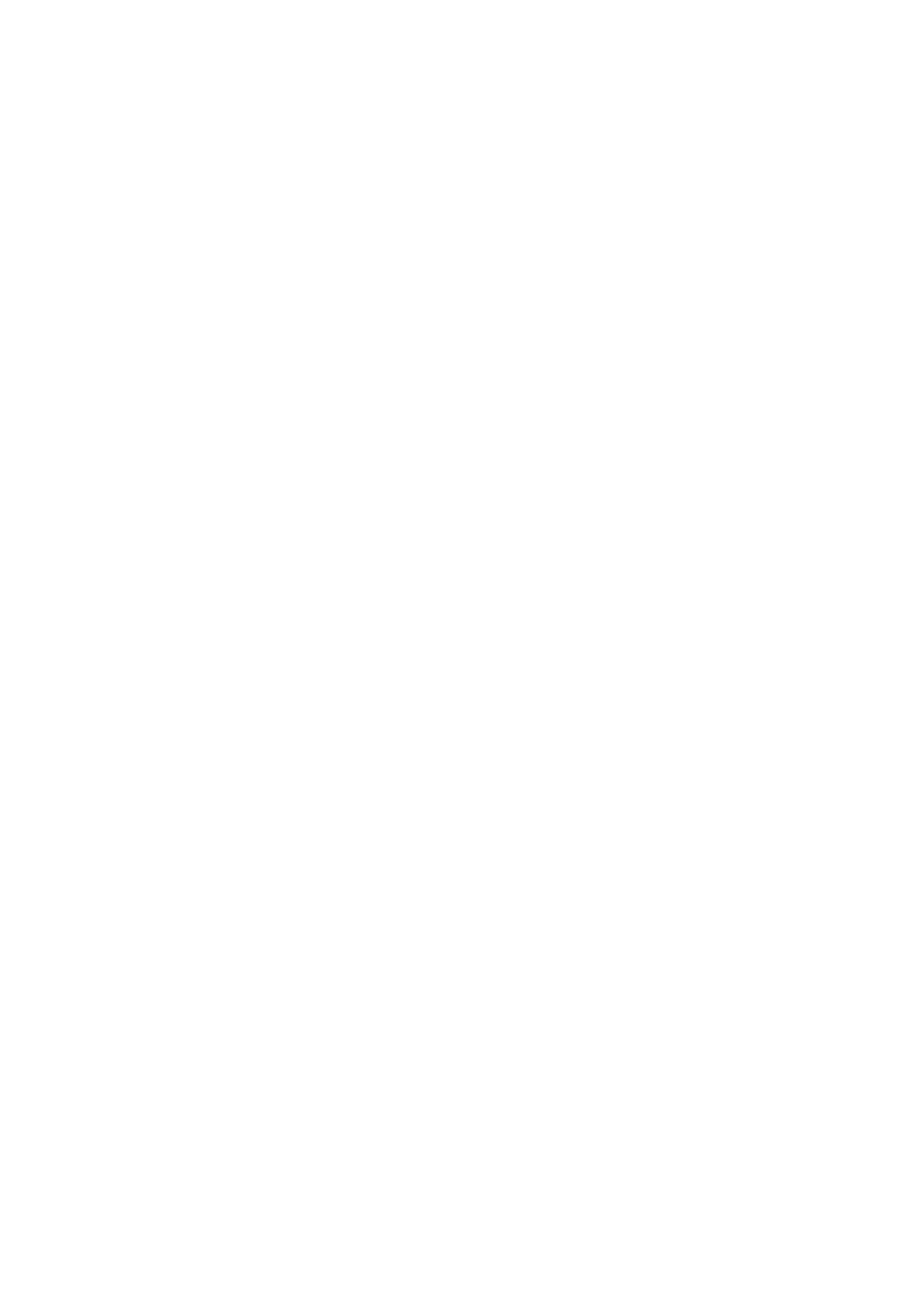



Mama and Nunu 2 (MN2) is a manual for health professionals and those working with African women affected by FGM during pregnancy and birth. MN2 aims to increase the knowledge, expertise and capacity of health professionals and services involved in working with African women affected by FGM during pregnancy and birth and in doing so, promote access to timely and appropriate services by African women.

This fact sheet provides an overview of some of the traditional practices and experiences of African women during pregnancy and birth and how these can affect their understanding of and access to pregnancy and birthing care in Australia. We recommend this fact sheet be read in conjunction with sections one and two of this resource.

# Traditional practices and experiences of African women during pregnancy and birth in Africa

Africa is a large continent and hosts a multitude of ethnic, cultural and religious groups. It is important to recognise that the experience of African women during pregnancy and birth is not only influenced by cultural and religious beliefs, but also by a variety of other factors.

#### **Women's business**

In most traditional African communities, pregnancy and birth are largely viewed as 'women's business' and men's involvement in this area is often minimal. A woman traditionally receives advice and support from female friends and relatives.

#### **Cultural beliefs**

Cultural beliefs and practices can influence a pregnant woman's level of activity, dietary choices and birthing preferences. For example, a pregnant woman might be told to avoid consuming rich/fatty foods to avoid giving birth to a large baby (Sudanese focus group). In some parts of Africa, pregnant women might also be encouraged

to consume highly nutritious foods (Burundian focus group) and herbal teas or traditional remedies to soothe pain or discomfort.

#### **Pregnancy and childbirth**

There is a traditional emphasis on having a 'natural' birth and pain is often accepted as a normal part of this process (Adams & Adam 2001). This is particularly the case in regions where there is little or no clinical support for women antenatally and during childbirth. Women in rural areas often rely on traditional birth attendants for care during pregnancy, childbirth and postnatal recovery (Sudanese focus group). As a result, women might not be

familiar with clinical aspects of antenatal care, including ultrasounds and screening for foetal abnormalities.

Some women may be concerned about procedures like induction of labour or caesarean section and their perceived harm or possible effect on future pregnancies.

#### **Access to services**

Health care is usually more available in urban areas, but is often inaccessible or expensive. Women who have access to and can afford clinical care experience pregnancy and childbirth differently to the majority of women living in Africa.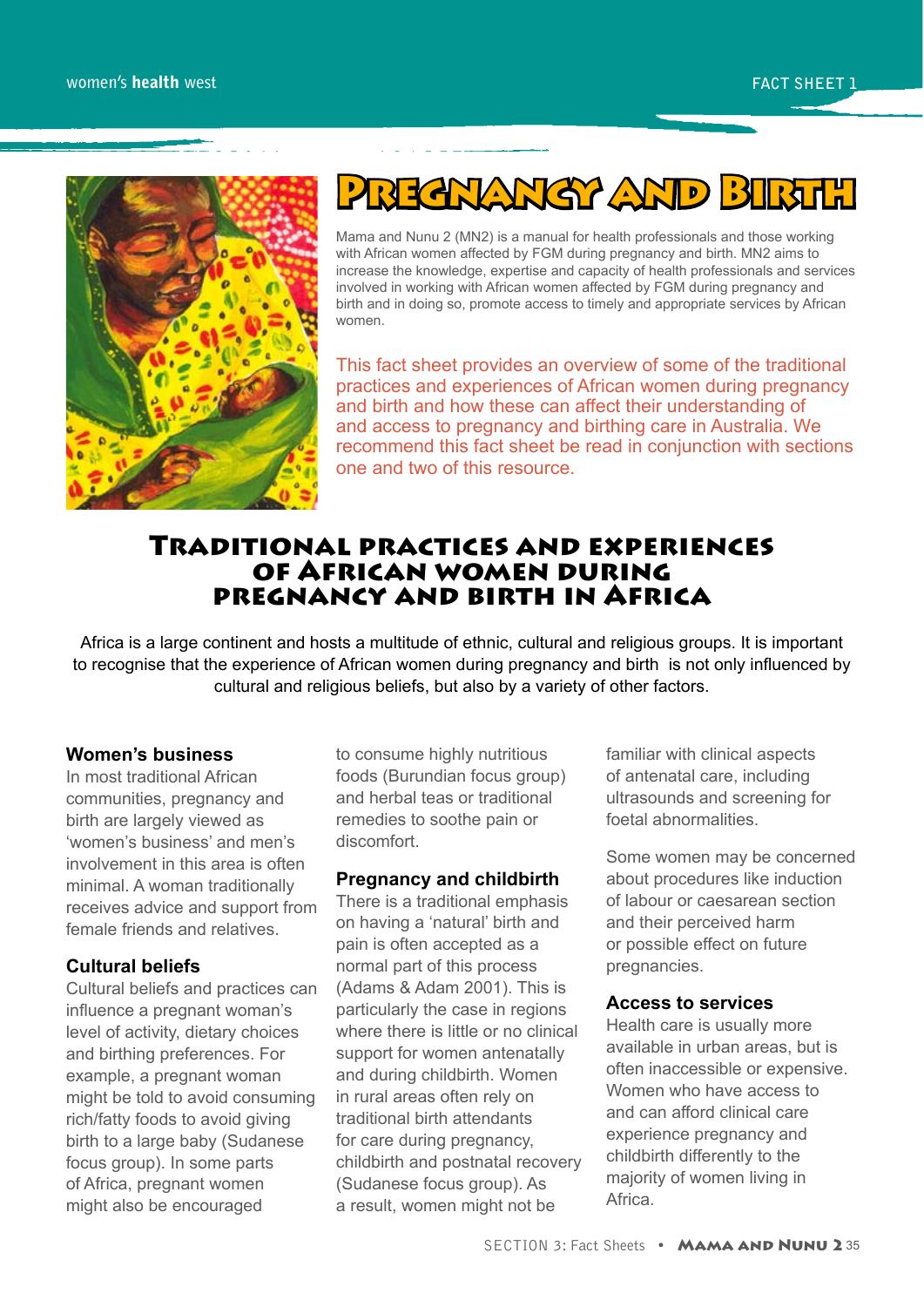#### Impact on pregnancy and birthing care in **AUSTRALIA**

Women's experiences and expectations of pregnancy and birth can vary depending on past experiences, different birthing practices and availability of health care services in country of birth.

#### **Pregnancy and childbirth**

Some women may be unfamiliar with the western medical approach to antenatal care including procedures such as antenatal screening, ultrasounds and caesarean births. They can perceive these procedures as inappropriate from a cultural and religious perspective and might try to avoid them. As a result, women can be at risk of late presentation (e.g. during childbirth) which can in turn affect the outcome of their pregnancy.

#### **Absence of support networks**

Women living in Australia without their extended family can be worried about giving birth on their own. They might not be able to develop strong social networks because of geographical isolation, settlement priorities and the impact of pregnancy and raising children. This can lead to feelings of isolation or an inability to cope with pregnancy and childbirth in the absence of support and information from female relatives. As a result, men might find that that they are required to be more involved in supporting their wives during pregnancy and childbirth, and to assume the role of carer previously undertaken by other women.

#### **Issues related to FGM during pregnancy and birth**

In their country of origin, women with type III FGM (also known as infibulation) are defibulated (procedure to open the vaginal orifice) antenatally or during labour to allow childbirth. Women then undergo refibulation, or the re-narrowing the vaginal opening following childbirth. According to Berggren et al.(2004), this procedure is mostly done to restore infibulated appearance of the genitals. Refibulation is sometimes supported by the husband and women might consider it essential in maintaining marital relationships as well as emotional wellbeing, body-image and self-esteem.

It is illegal to perform FGM procedures on a child or adult in Victoria. As a result, requests for refibulation are unlikely to be granted. Women can be anxious that remaining defibulated will have a negative impact on their sexual wellbeing and marital relationships.

*For more information about FGM please see section one, chapters two and three.*



#### The **Family and Reproductive Rights Education Program (FARREP)** aims to

improve access to mainstream health care services by women from cultures in which Female Genital Mutilation (FGM) is sometimes practiced.

For more information about FARREP at Women's Health West, call 9689 9588 or visit *[http://www.whwest.org.au/](http://www.whwest.org.au/community/african.php) [community/african.php](http://www.whwest.org.au/community/african.php)*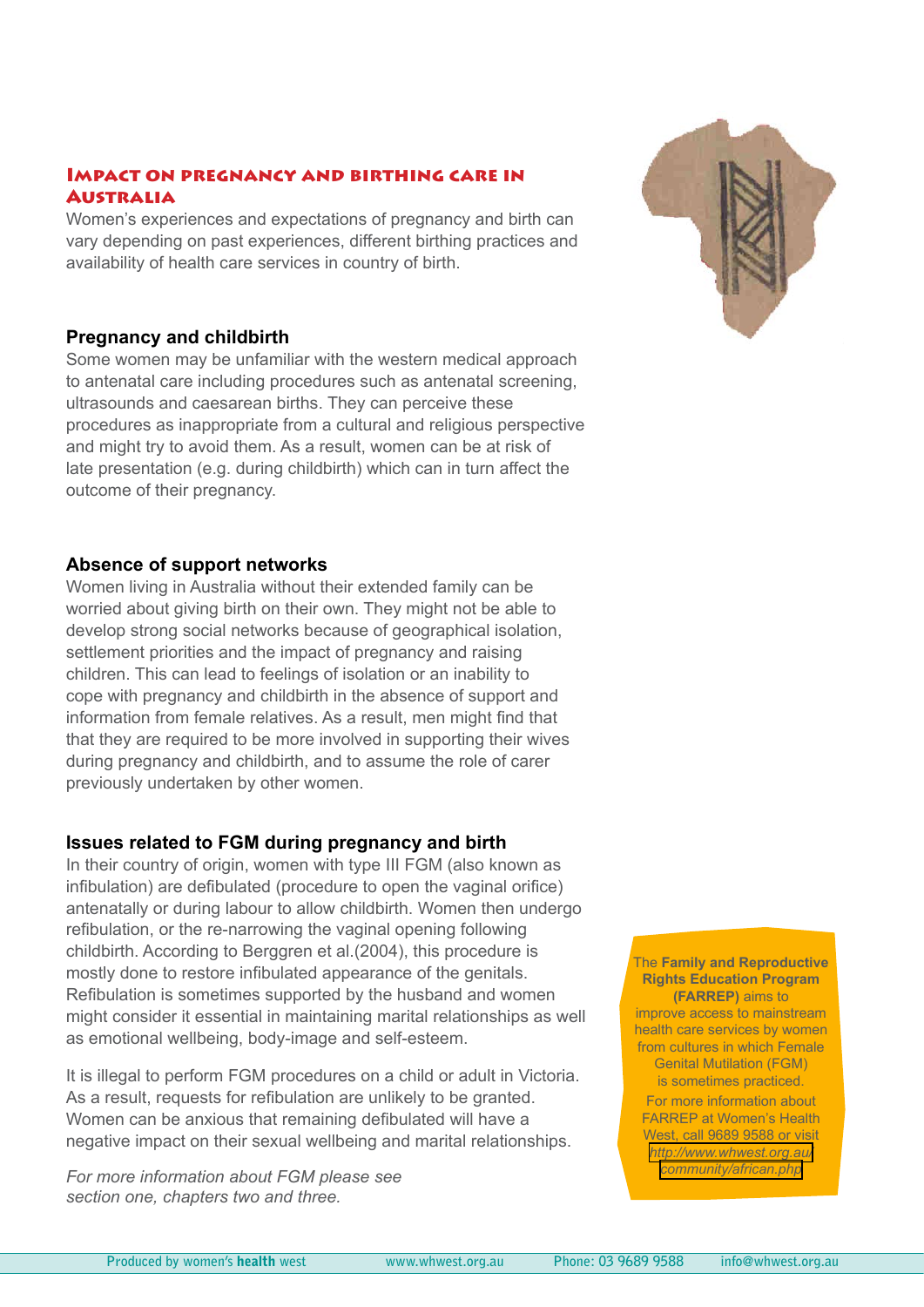

# Things to consider when working with African women affected by FGM

- FGM comes in many forms and women might not be confident asking questions about it. It is important to be aware that women who are affected by FGM might be unaware of which type and of what unaffected genitalia look like.
- Be aware of the diverse backgrounds, experiences and needs of women. It is important to ask women about their beliefs, expectations and needs regarding pregnancy and birth and to demonstrate respect for these.
- It is important to ask women only what you need to know and to be clear about why you are asking; explain how this information is relevant and will help you to best meet their needs.
- It is important to provide women with information early in their pregnancy of the possible effects and procedures related to FGM before and after birth. Information must be clear and simple, relevant and culturally appropriate and must avoid using technical terms and jargon.
- Some African women are unfamiliar with Australia's

#### **REFERENCES**

Adams, J. and Adam, M. 2001, *Mama and Nunu (Mother and Baby) Pregnancy Care for African Women: an Information Manual for Service Providers*, Women's Health West, Melbourne.

complex health care system, including routine tests and procedures. As a result, they might feel overwhelmed or intimidated. They might also feel unable to trust health care service providers.

#### IMPROVING ACCESS TO SERVICES DURING PREGNANCY AND BIRTH

- Use a welcoming manner and friendly body language and maintain a relaxed atmosphere.
- Maintain a non-judgmental and respectful approach.
- Be clear with women about what is happening and ensure that they are informed at every stage.
- Ask women what relevant anatomical terms and organs are called in their language
- Ensure that examinations are as non-intrusive as possible.
- Inform women whether or not your services are confidential and the circumstances under which confidentiality or privacy might be breached.
- Where possible use female interpreters and female practitioners.
- When using interpreters, ensure that you explain to the woman that confidentiality will be maintained and that interpreters are required to relay information accurately without editing, adding or omitting any information. Explain clearly that a failure to do so will result in a breach of confidentiality and outline to the woman the subsequent consequences for interpreters.
- Inform women that they are able to call and reschedule if they are unable to attend an appointment.
- Provide culturally and linguistically appropriate resources.
- Make appropriate referrals by knowing what services are available in your organisation or area and what they can do.
- Consult with FARREP workers and the target community where appropriate.

Berggren, V., Salam, G.A., Berstrom, S., Johansson, E. and Edberg, A.K., 2004, 'An explorative study of Sudanese midwives' motives, perceptions and experiences of reinfibulation after birth', *Midwifery*, vol. 20, pp.299-311.

Free, J., 2008, *Healthy Mama, Healthy Nunu*, Women's Health West (internal report), Melbourne.

Information was also sourced from focus groups conducted by WHW with Liberian, Burundian, Sudanese and Somali women as part of updating this resource.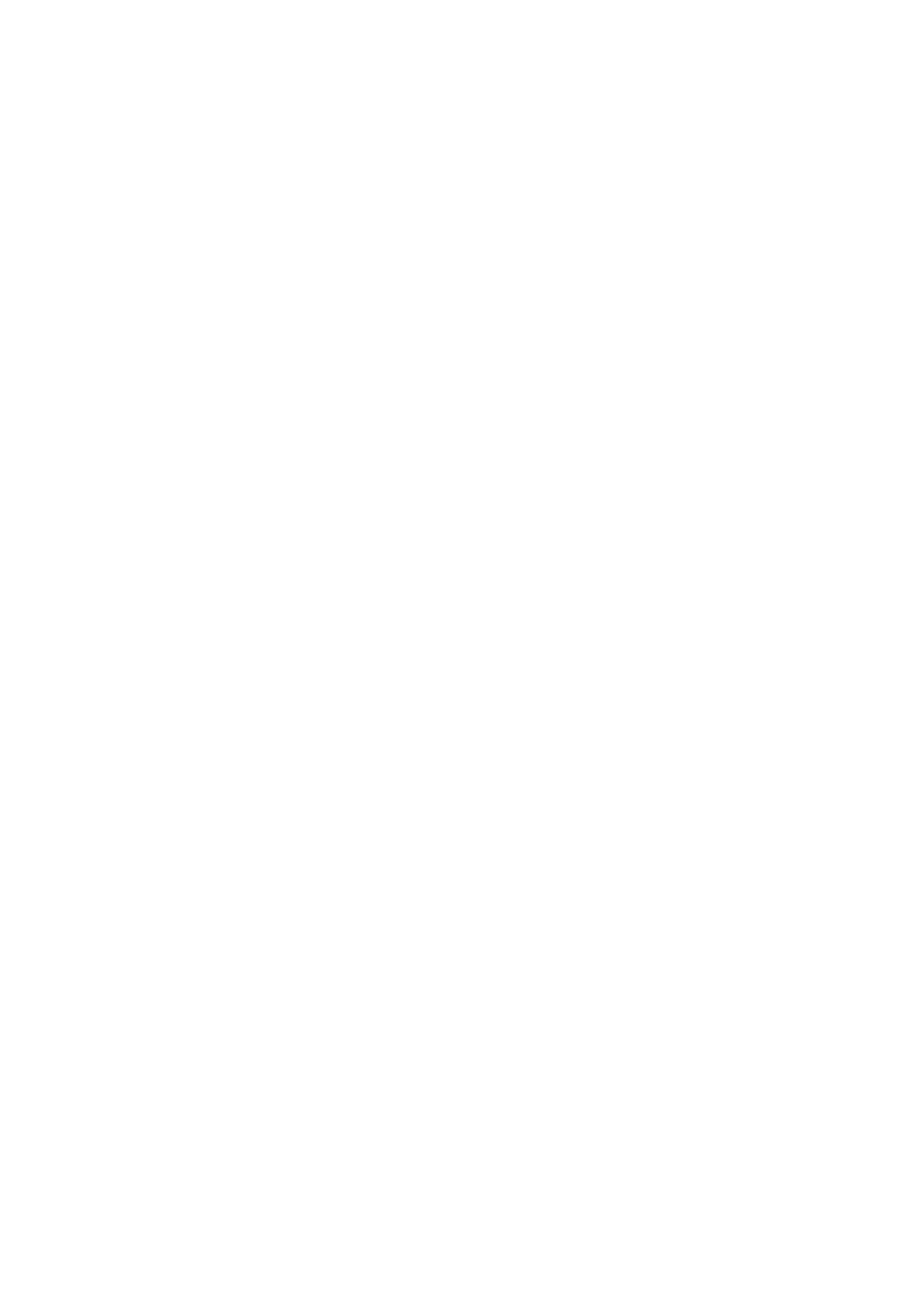



**Mama and Nunu 2 (MN2) is a manual for health professionals and those working with African women affected by FGM during pregnancy and birth. MN2 aims to increase the knowledge, expertise and capacity of health professionals and services involved in working with African women affected by FGM during pregnancy and birth and in doing so, promote access to timely and appropriate services by African women.** 

This fact sheet provides an overview of some of the traditional practices and experiences of African women following birth and how these might impact on the health and wellbeing of African women in Australia. We recommend that you read this fact sheet in conjunction with sections one and two of this resource.

## Traditional practices and experiences of African women following pregnancy and birth in Africa

Africa is a large continent and hosts a multitude of ethnic, cultural and religious groups. It is important to recognise that the experience of African women following pregnancy and birth is not only influenced by cultural and religious beliefs, but also by a variety of other factors.

#### **Role of women**

In Africa, women play an important role providing care, information and support following childbirth. Female friends and relatives provide support with household chores and ensure that the woman and her newborn have rest. Older and more experienced women pass information and advice to other women in a familial and communal setting. The role of women is also important in promoting familial and community solidarity.

#### **Cultural practice**

It is a widespread tradition for women in Africa to remain indoors for up to forty days following childbirth for rest and recovery. Female friends and relatives often undertake household chores and take care of the woman and her newborn. This role can include teaching the woman how to look after herself and her baby, information about breastfeeding and disciplining her children (Sudanese focus group).

#### **Role of men**

The role of men during this period can be limited as most of the support is received from female relatives. Often, the role of men is to provide for the family and be involved in disciplining children. However, some men might choose to be more involved in feeding, changing and cooking for their children (Liberian and Burundian focus groups).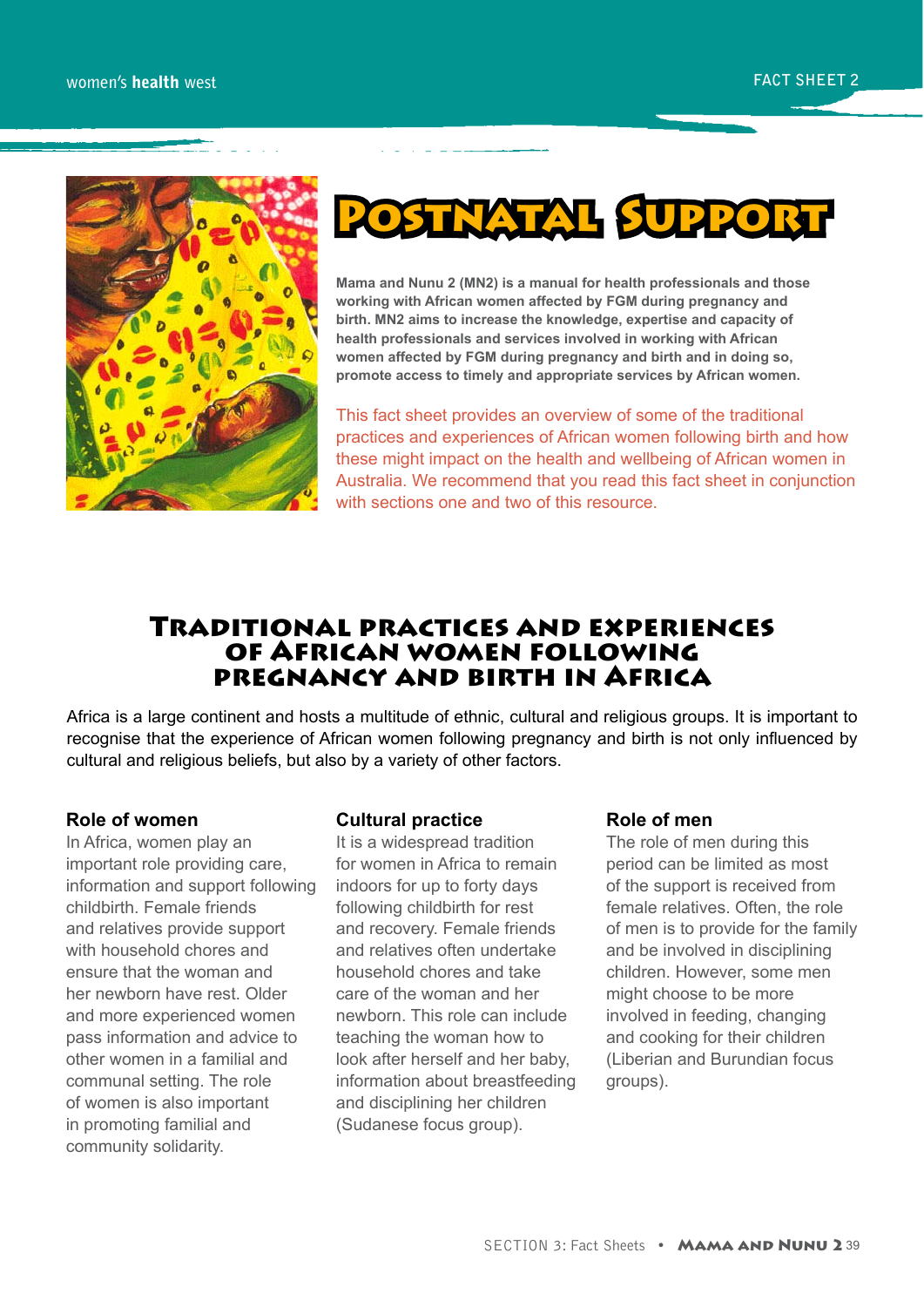#### **Breastfeeding**

It is common for women to breastfeed in Africa because breast milk is regarded as highly nutritious (Liberian focus group), readily available and free. Breastfeeding naturally promotes bonding between the woman and her newborn and is traditionally encouraged by female relatives who encourage and show women how to breastfeed.

In Australia, African women who would traditionally breastfeed might be reluctant to do so in public because they perceive it to be inappropriate. They might also feel pressure to take up bottle-feeding because they perceive this to be the preferred option in Australia.



#### Impact on African women's health and wellbeing in Australia

#### **Challenges in maintaining cultural practices**

Cultural practices such as the forty day resting period can be difficult to maintain in Australia because of competing priorities and the absence of support from family and relatives.

Women can find it difficult to manage additional and changing responsibilities without the support of female family and friends. They might also miss relatives and friends who were a source of support, knowledge and information.

Women from oral cultures can find it difficult to deal with the Australian health system, where health information is often shared in written form. This is particularly problematic for women whose English proficiency is limited or who are illiterate.

#### **Women's health and wellbeing**

For many African women, settling in Australia without their female relatives and extended family can be challenging. Women often miss the social and familial ties with female relatives and might find it difficult to manage childbirth and additional responsibilities in the home.

The changing role of women, associated in part with additional responsibilities and increased opportunities, in conjunction with the absence of support from extended family, can have a significant impact on the emotional wellbeing, mental health and social connectedness of African women.

*For more information please see section one, chapter three and section two, chapter five of this resource.*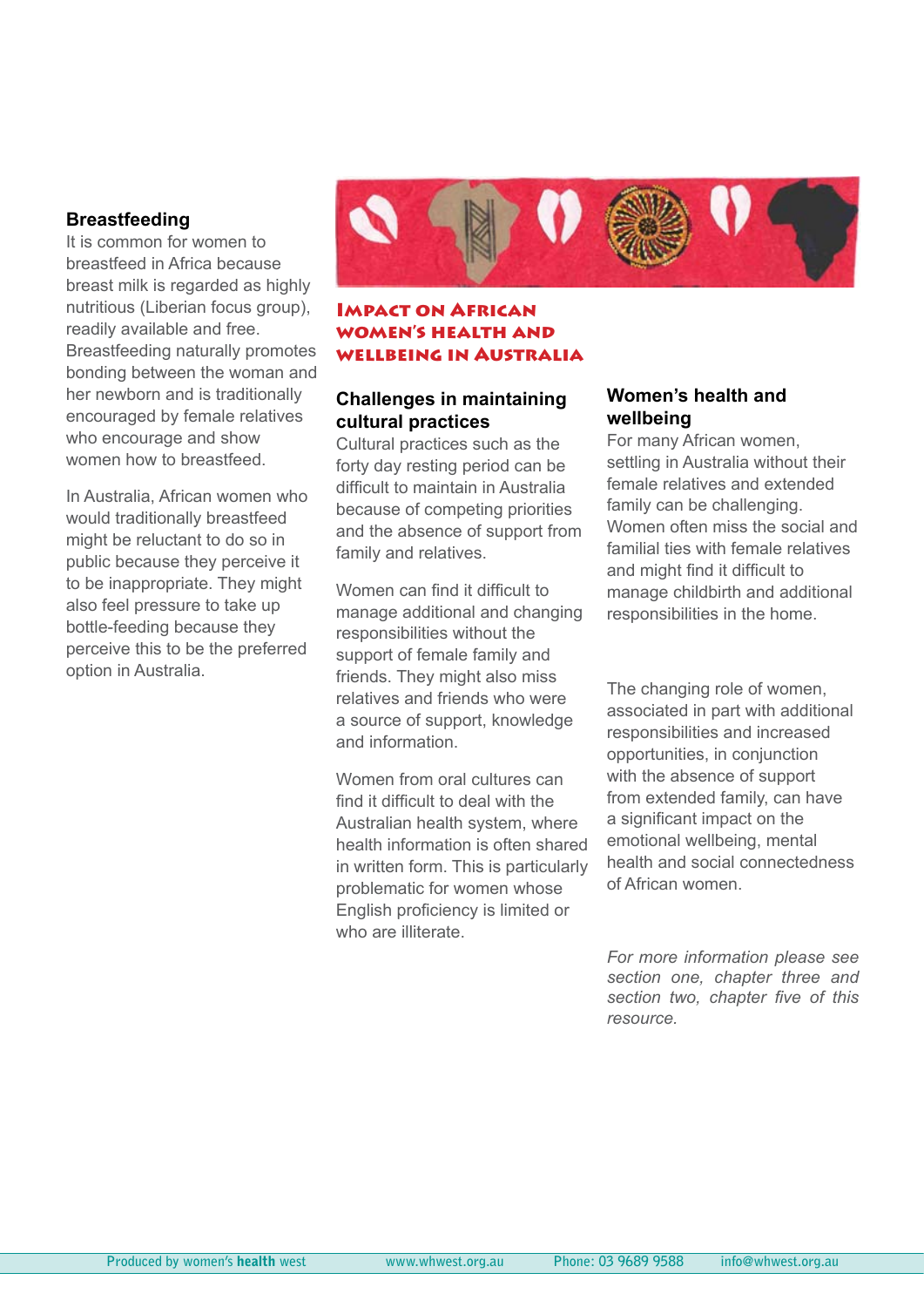

# Things to consider when working with African women affected by FGM

- Be aware of the diverse backgrounds, experiences and needs of women. Ask women about their beliefs, expectations and needs regarding children and parenthood and demonstrate respect for these.
- It is important to be aware that FGM comes in many forms and that women might not be confident asking questions about it. Be aware that women might not have been provided with information during their pregnancy or childbirth about the implications of FGM, defibulation and refibulation.
- It is important to ask women only what you need to know and to be clear about why you are asking, explaining how this information is relevant and will help you to best meet their needs
- African women can feel overwhelmed or intimidated by the complexity of the Australian health care system and might be unfamiliar with routine tests and procedures. Provide women with clear, simple, relevant and culturally appropriate information. Information could include contact details for relevant services, parenting and play groups, free and accessible facilities and appropriate health information.

• Be aware that women can find it difficult to access services and support because of settlement priorities, competing demands and family responsibilities

## IMPROVING ACCESS

- Use a welcoming manner and friendly body language and maintain a relaxed atmosphere
- Maintain a non-judgmental and respectful approach
- Where possible, allow for flexibility when scheduling appointments by ensuring that appointment times are realistic and that women are able to attend
- Provide women with clear instructions about the location of services and, where available, information about public transport
- Inform women whether or not your services are confidential and the circumstances under which confidentiality or privacy could be breached
- Where possible use female interpreters and female practitioners

• When using interpreters ensure that you explain to women that confidentiality will be maintained and that interpreters are required to interpret accurately without editing, adding or omitting any information. Explain clearly that a failure to do so will result in a breach of confidentiality and outline the subsequent consequences for interpreters.

- Provide culturally and linguistically appropriate resources
- Make appropriate referrals by knowing what services are available in your organisation or area and what they can do
- Consult with FARREP workers and the target community where appropriate

The **Family and Reproductive Rights Education Program (FARREP)** aims to improve access to mainstream health care services by women from cultures in which Female Genital Mutilation (FGM) is sometimes practiced.

For more information about FARREP at Women's Health West, call 9689 9588 or visit *[http://www.whwest.org.au/](http://www.whwest.org.au/community/african.php) [community/african.php](http://www.whwest.org.au/community/african.php)*

#### **REFERENCES**

Adams, J. and Adam, M., 2001, *Mama and Nunu (Mother and Baby) Pregnancy Care for African Women: an Information Manual for Service Providers*, Women's Health West, Melbourne.

Women's Health West, 2008, 'African Women's Cross Cultural Exchange Day: information sheet'. [http://www.whwest.org.au/](http://www.whwest.org.au/docs/awcced_2008.pdf) [docs/awcced\\_2008.pdf](http://www.whwest.org.au/docs/awcced_2008.pdf)

Information was also sourced from focus groups conducted by WHW with Liberian, Burundian, Sudanese and Somali women as part of updating this resource.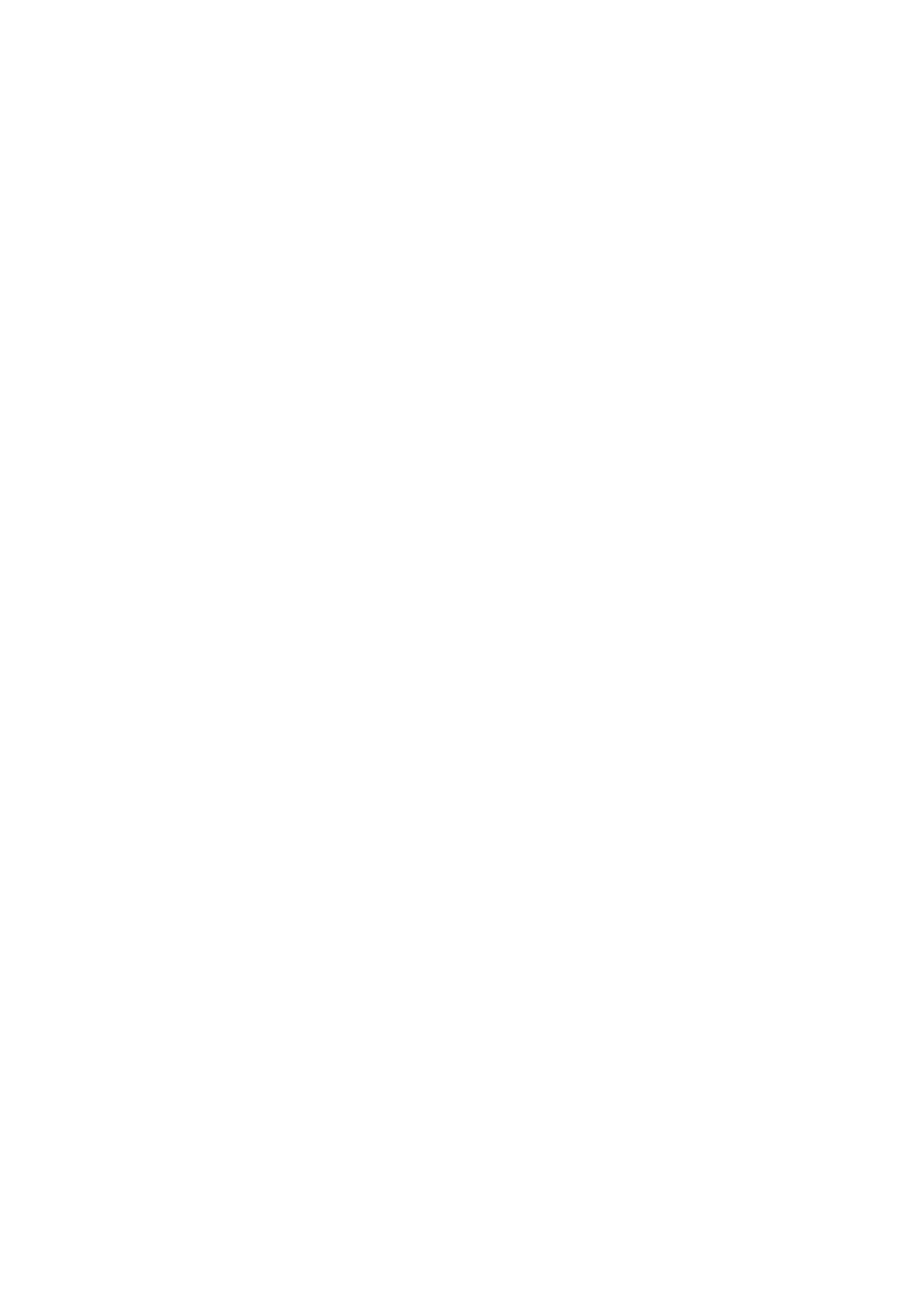

# Sexual and REPRODUCTIVE HEALTH

Mama and Nunu 2 (MN2) is a manual for health professionals and those working with African women affected by FGM during pregnancy and birth. MN2 aims to increase the knowledge, expertise and capacity of health professionals and services to promote access to timely and appropriate services by African women.

This fact sheet provides an overview of traditional beliefs associated with the role of African women, childbearing and the use of contraception and how these can impact on the sexual and reproductive health and decision making of African women in Australia. It is recommended that this fact sheet be read in conjunction with sections one and two of this resource.

## Traditional beliefs and experiences of African women regarding sexual and reproductive health

Africa is a large continent and hosts a multitude of ethnic, cultural and religious groups. It is important to recognise that the experience of African women regarding sexual and reproductive health can not only be influenced by cultural and religious beliefs, but by a variety of factors.

#### **Importance of child bearing**

For many African communities, childbearing is an important aspect of family life and families are encouraged to have children. Children are considered as important assets and provide much needed support to their families.

#### **Value of motherhood**

Women are often expected to get married and have children as part of their natural role as carers. Motherhood is highly valued and women can

experience pressure from family and/or community to have children (Sudanese focus group).

#### **Contraception**

For many families, the choice to use contraception is influenced by personal, cultural and religious beliefs. In many cases, contraception is not seen as appropriate in communities where having a large family is the norm, or where contraception is not accepted for religious or cultural reasons.

#### **Control over fertility**

Lack of availability, awareness or ability to access fertility control measures can impact on a woman's ability to control her fertility (Natoli et al. 2008). This is further exacerbated by illiteracy and gender inequality in many African communities (Natoli et al. 2008).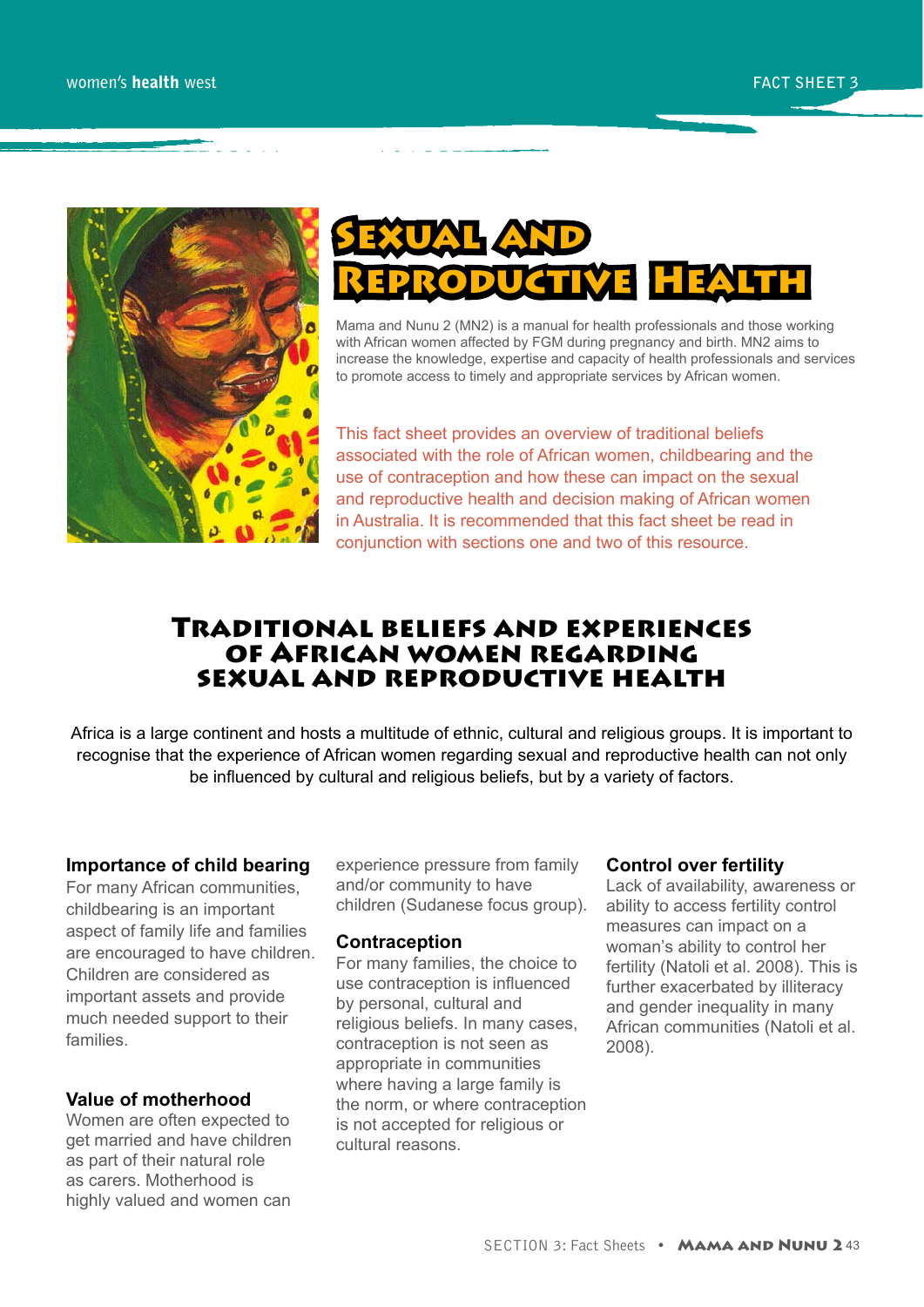

#### Impact of traditional practices and experiences on the sexual and reproductive health of African women in Australia

#### **Changes in lifestyle**

Families who migrate to Australia often experience financial pressure due to the high cost of living and of raising children. This situation might challenge long-held cultural attitudes towards having large families.

Families can be faced with the difficult decision of 'abandoning' the culture of large families in a situation where the importance of upholding cultural practices and values is magnified. Changes in lifestyle, additional expenses and priorities can also affect a family's decision regarding children.

#### **Changing role of women**

Living in Australia can impose conditions that challenge traditional gender roles (MHSS 2008), including changing dynamics in sexual and reproductive decisions (e.g. childbearing and family spacing).

The availability and accessibility of contraception, male unemployment, low income and higher cost of living in Australia can influence the way sexual and reproductive decisions are made. Women can find greater opportunities to access employment and education, thereby enhancing their active role in the family and community.

Young women can also experience a generational shift in their role as women and in their attitudes towards childbearing and contraception.

#### **Contraception**

Women may find that information and resources about contraception are more available and accessible in Australia than in Africa. Women often accept or seek contraception because of increasing life demands, increased opportunities afforded through education and employment, changing gender roles or financial constraints.

*For more information about FGM please see section one, chapters two and three, section two, chapter five.*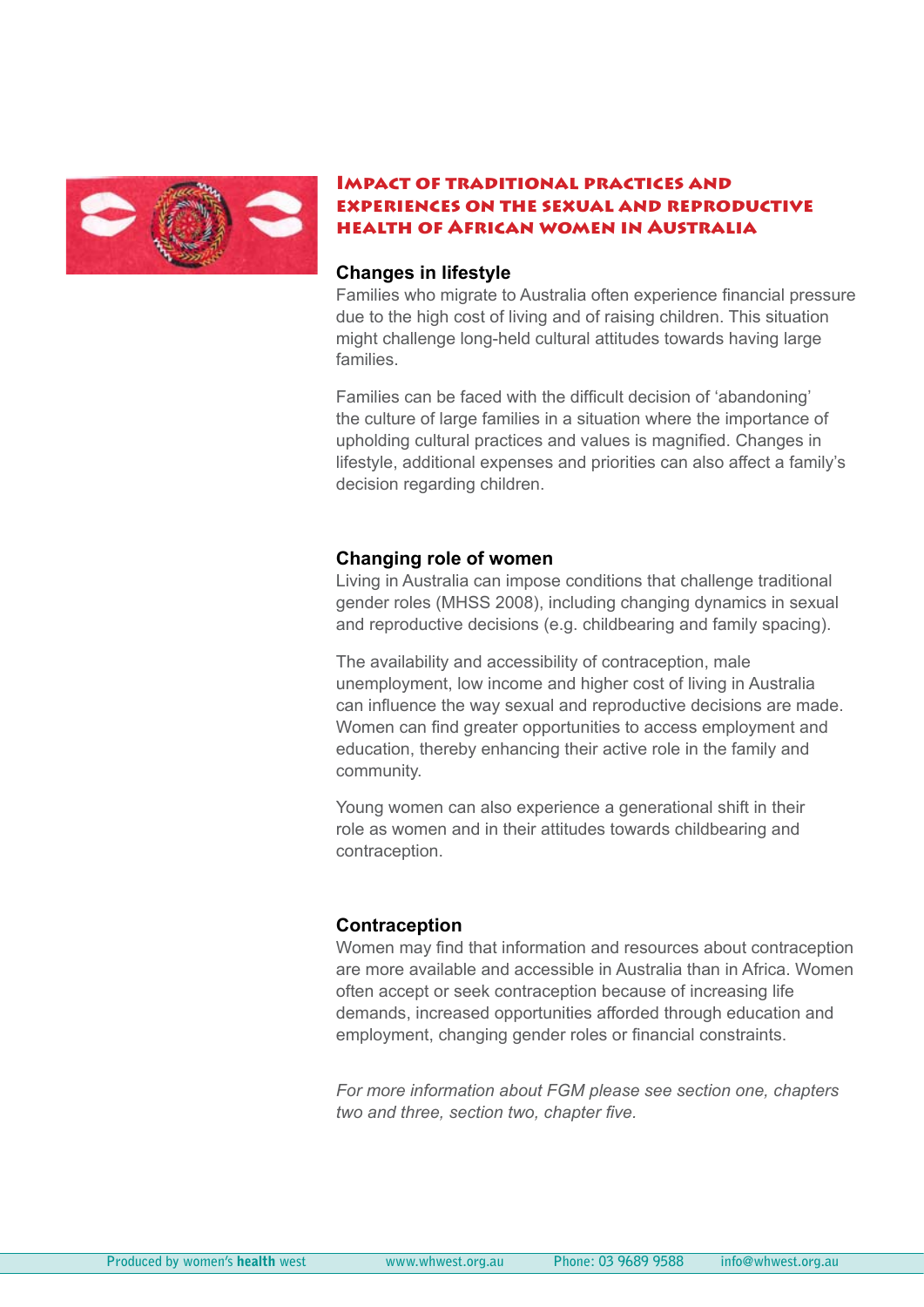

## Things to consider when working with young African women affected by FGM to improve their sexual and reproductive health

- Be aware of the diverse backgrounds, experiences and needs of women. It is important not to assume anything and to ask women about their cultural and religious beliefs and how to best respect these.
- FGM takes many forms and women might not be confident asking questions about FGM. It is important to be aware that women who have had FGM might not be aware that they have had FGM performed, what type they have and what unaffected genitalia look like.
- It is important to understand the context within women experience and understand their sexual and reproductive health. African women might not see sexual and reproductive health as part of their overall health and wellbeing or as a priority.
- It is important to ask women only what you need to know, to be clear about what is happening, to make sure you clearly explain what you are doing and how and why this is important.
- Use clear and simple language when discussing sexual and reproductive health and avoid using jargon. With the woman's consent, use simple diagrams to explain anatomical structure and function or to discuss medical procedures.
- Embarrassment about sexual and reproductive health matters and a lack of familiarity with, and trust of, services can make women reluctant to access necessary services. In many African communities, sex and sexual health are not discussed as they are considered very private matters.
- Use a welcoming manner and friendly body language and maintain a relaxed atmosphere
- Maintain a non-judgemental and respectful approach

#### Improving access to sexual and reproductive health services for African women affected by FGM

• Be clear with women about what is happening and ensure

that they are informed at every stage

- Ask women what anatomical terms and organs are called in their language
- Where possible use female interpreters and female practitioners
- When using interpreters ensure that you explain to women that confidentiality will be maintained and that interpreters are required to relay information accurately without editing, adding or omitting any information. Explain clearly that a failure to do so will result in a breach of confidentiality and outline to the woman the subsequent consequences for interpreters.
- Provide culturally and linguistically appropriate resources
- Make appropriate referrals by knowing what services are available in your area and what they can do
- Consult with FARREP workers and the target community where appropriate

#### **References**

Natoli, L Renzaho, AMN & Rinaudo, T 2008, Reducing Harmful Traditional Practices in Adjibar, Ethiopia: lessons learned from Adjibar Safe Motherhood Project, Contemporary Nurse, vol. 29, pp. 110-119.

Multicultural Health and Support Services (MHSS) 2008, Working with Culturally and Linguistically Diverse Communities on Issues Relating to Blood Borne Viruses (BBV) and Sexually Transmittable Infections (STI), Melbourne.

Information was also sourced from focus groups conducted by WHW with Liberian, Burundian, Sudanese and Somali women as part of updating this resource.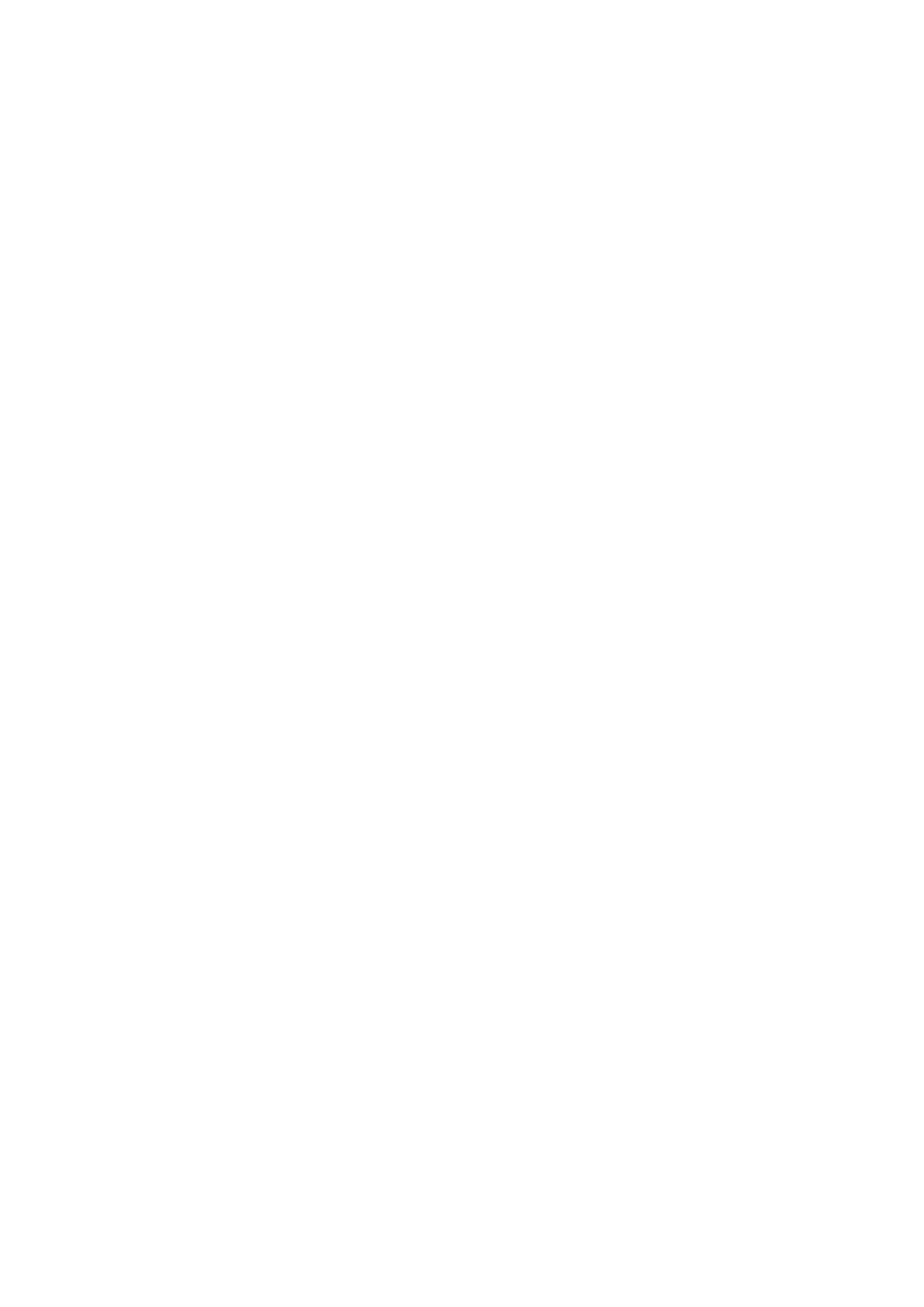



Mama and Nunu 2 (MN2) is a manual for health professionals and those working with African women affected by FGM during pregnancy and birth. MN2 aims to increase the knowledge, expertise and capacity of health professionals and services involved in working with African women affected by FGM during pregnancy and birth and, in doing so, promote access to timely and appropriate services by African women.

This fact sheet provides an overview of expectations regarding the roles and responsibilities of young African women, the cultural significance of their transition into adulthood and how these might impact on their sexual and reproductive health in Australia. It is recommended that this fact sheet be read in conjunction with sections one and two of this resource.

# Expectations of roles and responsibilities of young women in Africa

Africa is a large continent and hosts a multitude of ethnic, cultural and religious groups. It is important to recognise that the experience of young African women is not only be influenced by cultural and religious beliefs, but by a variety of factors.

#### **Becoming a woman**

In many African cultures, the transition into womanhood is a significant event in a young woman's life. From a young age, girls are often taught about being responsible and caring family members.

#### **Cultural and social expectations**

Young women learn about cultural and religious values as they prepare for adulthood and married life. There is usually a strong emphasis for young women to behave in a way that is culturally and religiously acceptable and to refrain from having sex until marriage (Liberian focus group).

#### **Access to sexual and reproductive health information**

It is uncommon for families to discuss sex or sexual and reproductive health with young women (young women's focus group). Asking parents about sexual matters is often thought to be inappropriate. Young women are likely to seek information about puberty and menstruation from close female friends, relatives or peers.

In many regions of Africa, sexual and reproductive health information is often limited or unavailable. As a result young African women might have little or no knowledge about sexual and reproductive health, particularly those with interrupted, minimal or no education as a result of war or forced migration.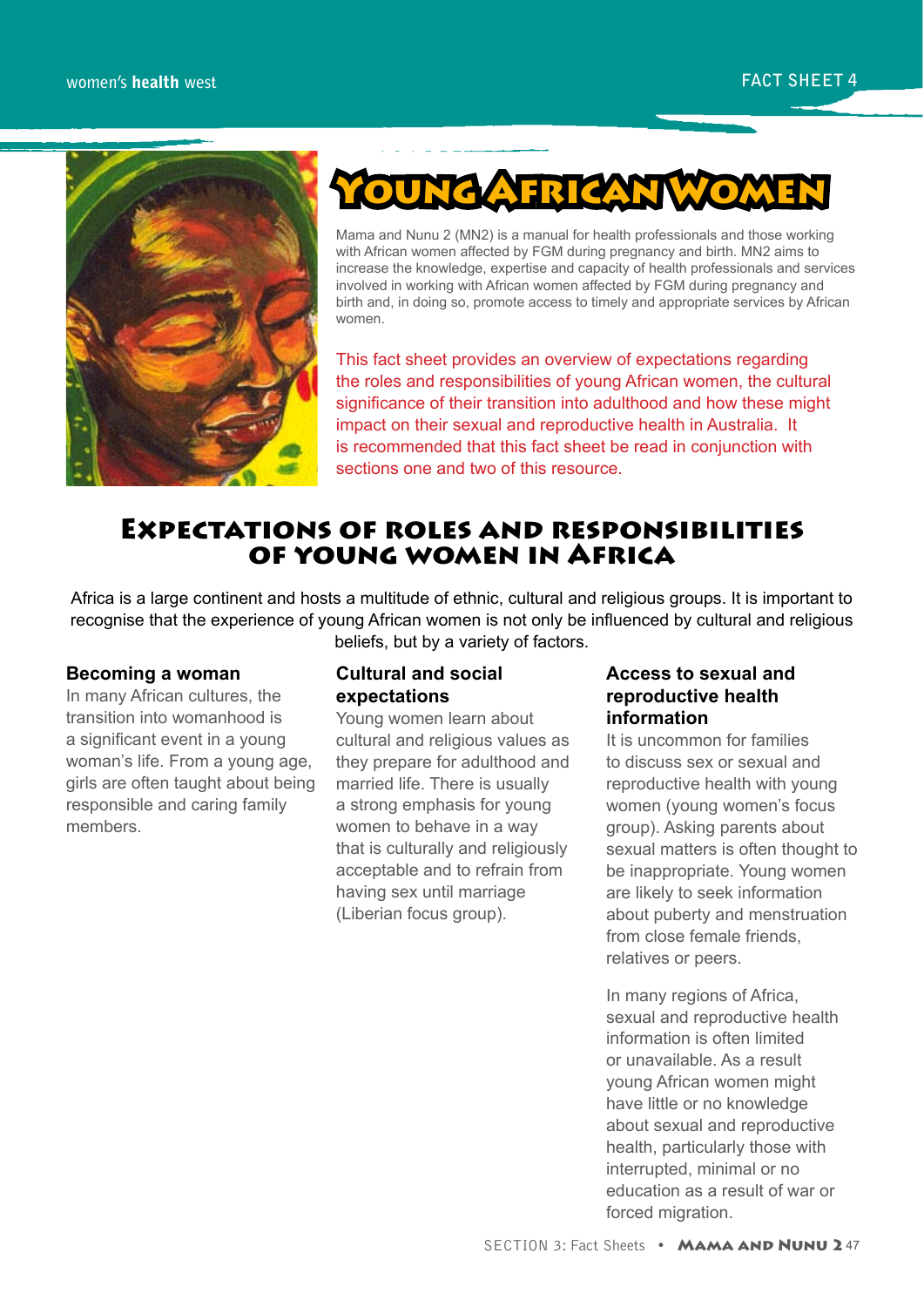### Impact of expectations on the sexual and reproductive health of young African women in Australia

#### **Intergenerational conflict**

Intergenerational conflict is a main issue of concern for many migrant families. Parents are often concerned about their children's exposure to 'foreign' ideas and values, that might contradict their own religious and cultural values and the impact of these on their family, community and children's lives.

Families often experience challenges when dealing with cultural differences. They might fear that their children are changing and adapting to a new way of life that compromises their cultural and religious beliefs and values.

#### **Challenges facing young women**

For many young African women, living in Australia can present a number of challenges, including family and social pressure to uphold cultural and religious values (Young women's focus group).

Young African women are also subject to peer pressure to conform and make choices that can contradict their culture of origin, leading to family and intergenerational conflict. Lack of knowledge and/or understanding of sexual and reproductive health matters can significantly increase the risk of engaging in unsafe sex.

#### **Expectations, opportunities and choices**

Young African women living in Australia are likely to have greater access to education, employment and financial independence than in Africa. They are also subject to greater exposure about sex and relationships via the media and have greater access to information about sexual and reproductive health information. This is likely to influence the expectations and choices of young African women regarding relationships and gender roles.

However, young African women can experience difficulties accessing sexual and reproductive health services because of a range of reasons including, but not limited to, a lack of familiarity with and ability to access and navigate complex health systems, sexual and reproductive health services, poor sexual and reproductive health literacy, limited or non existent English and a general lack of awareness about their bodies and sexual and reproductive health.

#### **FGM and young African women**

Many FGM-practicing communities consider FGM as a rite of passage into womanhood. FGM is also often regarded as necessary to ensure that young African women are accepted as respectable (and therefore) marriageable by their community.

In Australia, young African women might not view FGM as a cultural requirement (young women's focus group). Having been exposed to western views regarding FGM and increased access to education and employment some young African women prefer not to have FGM. However, family and community members might be concerned that this will undermine the social status and marriageability of young African women within the community.

Young couples might also decide to undergo de-infibulation as they consider becoming sexually active, marriage and starting a family indicating a generational shift in attitudes towards FGM.

*For more information please see section one, chapters two and three, section two, chapter five.*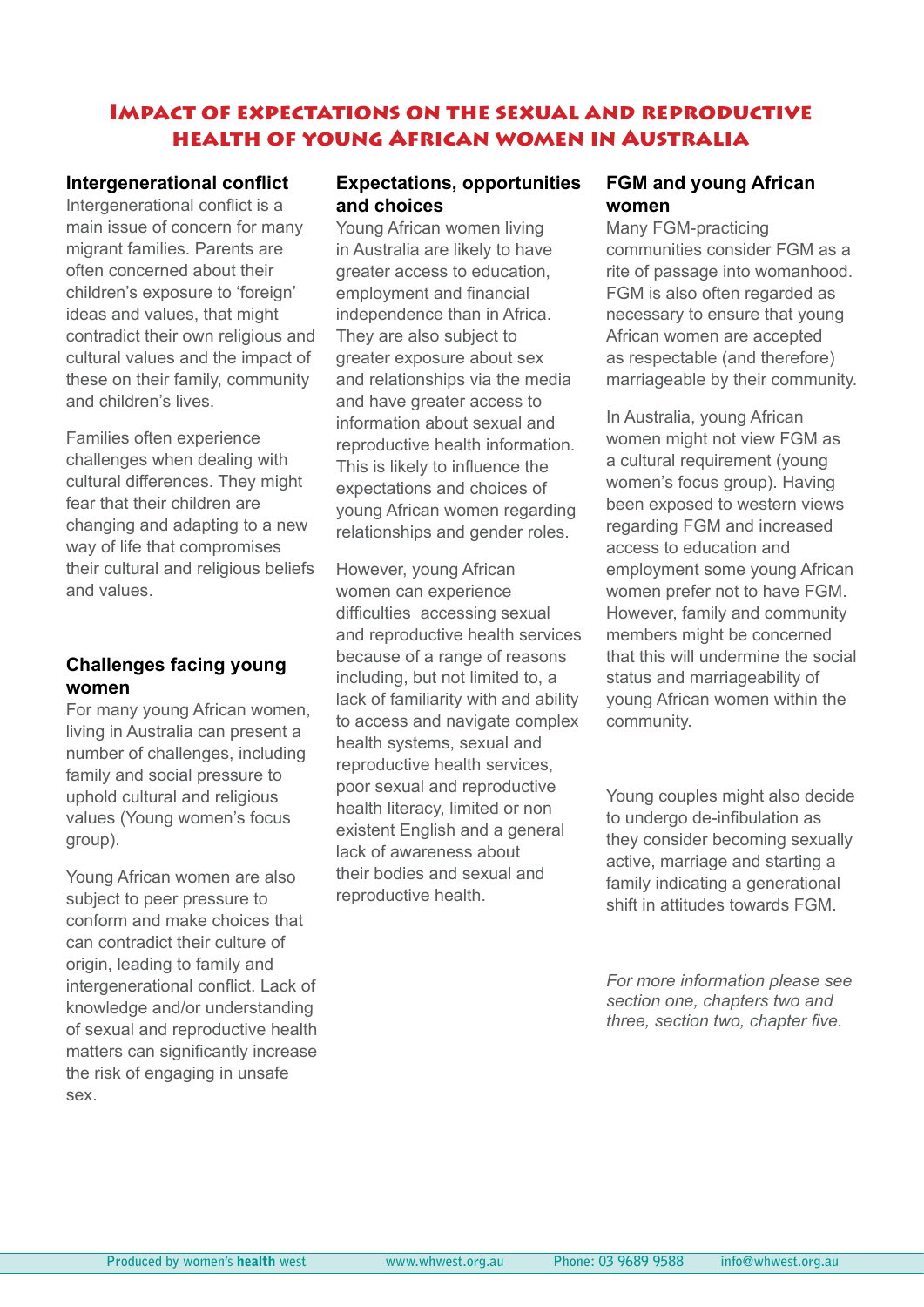

# THINGS TO CONSIDER WHEN WORKING WITH young African women affected by FGM

- Be aware that FGM comes in many forms and that young African women might not be confident asking questions about it. Young women who are affected by FGM might not be aware that they have had FGM performed, what type they have and what unaffected genitalia look like.
- Do not make assumptions about the level of understanding young African women have about their bodies and sexual and reproductive health.
- It is important to recognise the diverse backgrounds. experiences and needs of young African women.
- Embarrassment about sexual and reproductive health matters and a lack of familiarity with services can make young women reluctant to access sexual and reproductive health services. As a result, they can feel overwhelmed and intimidated.
- Be aware that the decisionmaking process and decisions made by young women are influenced by cultural, religious, social and familial factors.
- Use clear and simple language at all times when discussing

all aspects of sexual and reproductive health and avoid using jargon and technical terms. It can be helpful to use diagrams and visual resources to promote more effective communication.

#### Improving access to services for young African women affected by FGM

- Ensure a welcoming manner and friendly body language and maintain a relaxed atmosphere.
- Maintain a non-judgemental and respectful approach.
- Be clear with young women about what is happening and ensure that they are informed at every stage.
- Ask women what relevant anatomical terms/organs are called in their language.
- Inform young women about the nearest public transport, cost of services and whether or not appointments are required.
- Inform young women whether or not your services are confidential and the circumstances under which confidentiality or privacy could be breached.
- Where possible use female interpreters and female practitioners.

• When using interpreters ensure that you explain that confidentiality will be maintained and that interpreters are required to interpret accurately without editing, adding or omitting any information. Explain clearly that a failure to do so will result in a breach of confidentiality and outline the subsequent consequences for interpreters.

- Provide culturally and linguistically appropriate resources.
- Make appropriate referrals by knowing what services are available in your area and what they can do.
- Consult with FARREP workers and the target community where appropriate.

The **Family and Reproductive Rights Education Program (FARREP)** aims to improve access to mainstream health care services by women from cultures in which Female Genital Mutilation (FGM) is sometimes practiced. For more information about FARREP at Women's Health

West, call 9689 9588 or visit *[http://www.whwest.org.au/](http://www.whwest.org.au/community/african.php) [community/african.php](http://www.whwest.org.au/community/african.php)*

#### **References**

WHO 2008, Eliminating Female Genital Mutilation: an interagency statement.

Information was also sourced from focus groups conducted by WHW with young African women and Liberian women as part of updating this resource.

The Royal Women's Hospital 2008, Female Genital Mutilation (FGM): a resource for health professionals, Melbourne.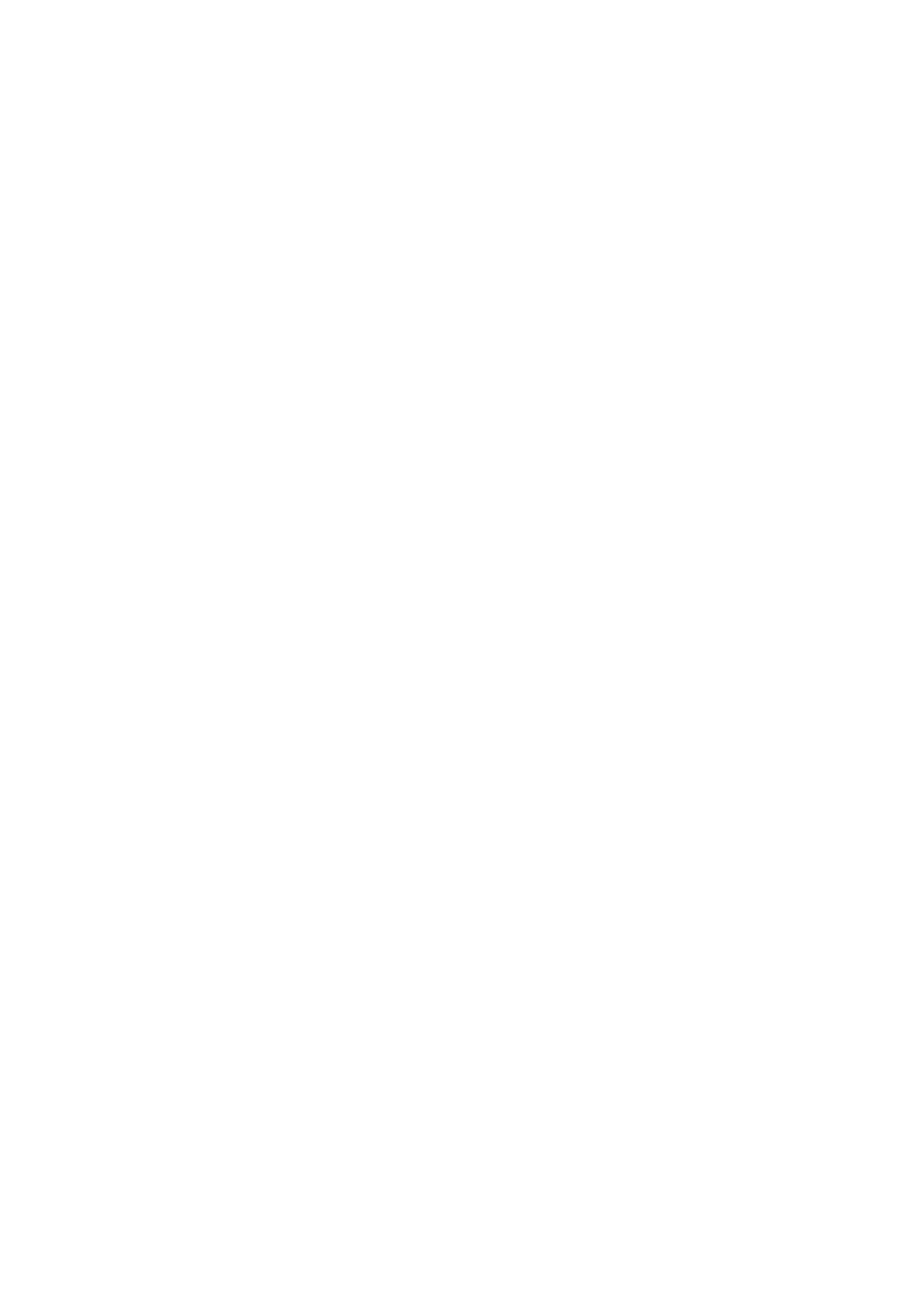# Family Violence

Mama and Nunu 2 (MN2) is a manual for health professionals and those working with African women affected by FGM during pregnancy and birth. MN2 aims to increase the knowledge, expertise and capacity of health professionals and services involved in working with African women affected by FGM during pregnancy and birth and in doing so, promote access to timely and appropriate services by African women.

This fact sheet provides an overview of the traditional views around domestic violence, the impact of migration and settlement on dealing with conflict and issues to consider when working with African women experiencing family violence.

#### **Background**

Most African communities are patriarchal where men are seen as leaders and bread winners in the family. Women are traditionally expected to care for family members (and sometimes extended family) and to keep the family together.

Although family violence is broadly understood to be harmful, knowledge about what family violence is can vary between individuals and within communities. In communities where family violence is not highly recognised, it can be difficult to identify what constitutes family violence (e.g. physical, emotional and financial abuse).

It is important to note that family violence is a universal phenomenon and is not characteristic of particular religious, cultural or ethnic groups.

In the event of a conflict within the family, it is typical in many African cultures that family or community elders act as mediators. A woman might nominate a person (usually a respected elder) from her family to speak on her behalf during the mediation process to ensure that her voice is heard. The husband may also nominate an elder to help him with the mediation.